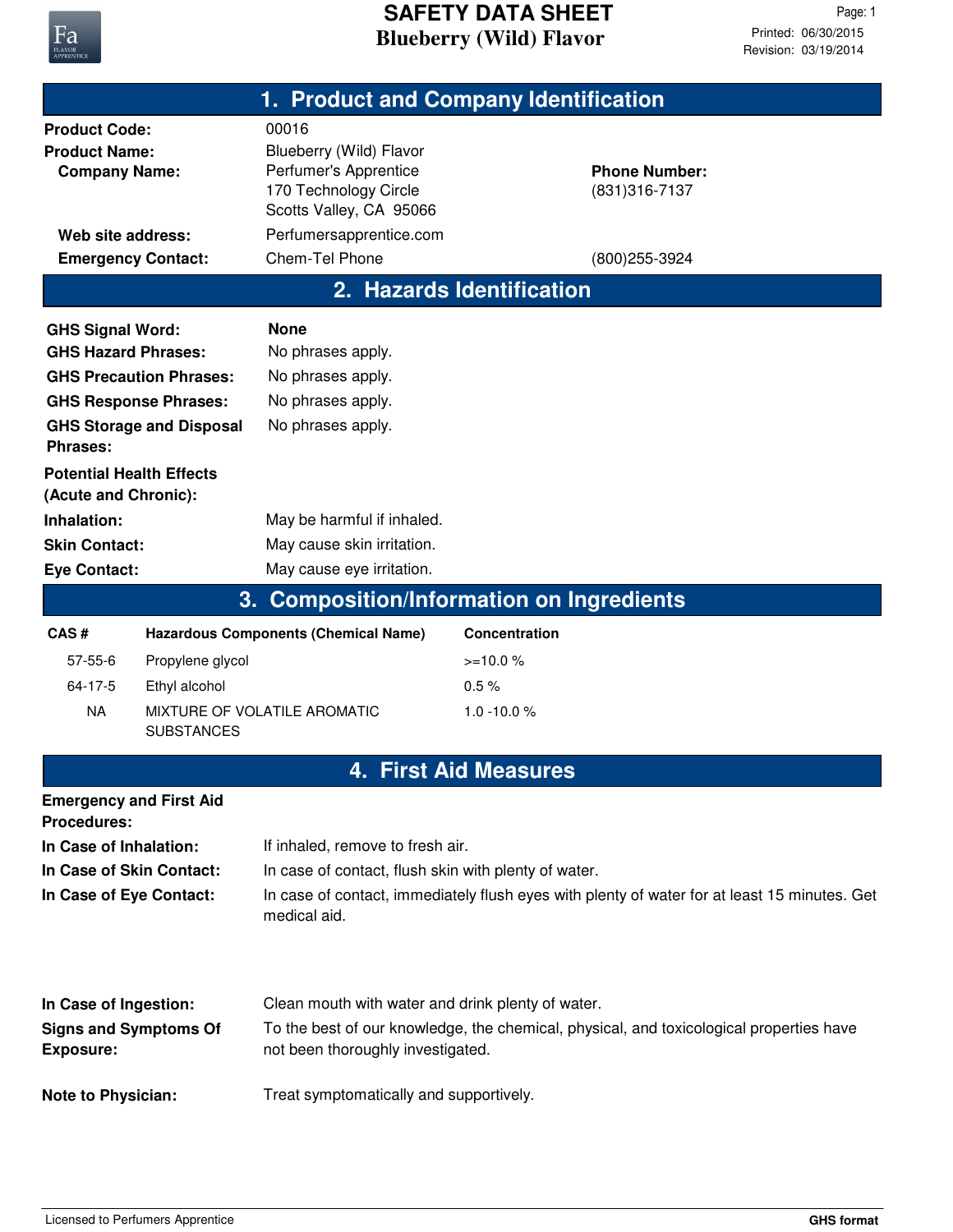## **Blueberry (Wild) Flavor SAFETY DATA SHEET**

| 5. Fire Fighting Measures                          |                                    |                                                                                                                                                                                                                                                                                                                                  |                                       |                                                                                                                                                                                                                                                              |                     |
|----------------------------------------------------|------------------------------------|----------------------------------------------------------------------------------------------------------------------------------------------------------------------------------------------------------------------------------------------------------------------------------------------------------------------------------|---------------------------------------|--------------------------------------------------------------------------------------------------------------------------------------------------------------------------------------------------------------------------------------------------------------|---------------------|
| <b>Flash Pt:</b>                                   |                                    | >150.00 F                                                                                                                                                                                                                                                                                                                        |                                       |                                                                                                                                                                                                                                                              |                     |
| <b>Explosive Limits:</b>                           |                                    | LEL:                                                                                                                                                                                                                                                                                                                             | UEL:                                  |                                                                                                                                                                                                                                                              |                     |
| <b>Autoignition Pt:</b>                            |                                    |                                                                                                                                                                                                                                                                                                                                  |                                       |                                                                                                                                                                                                                                                              |                     |
|                                                    |                                    |                                                                                                                                                                                                                                                                                                                                  |                                       | Suitable Extinguishing Media: Use water spray, dry chemical, carbon dioxide, or alcohol-resistant foam.                                                                                                                                                      |                     |
|                                                    | <b>Fire Fighting Instructions:</b> |                                                                                                                                                                                                                                                                                                                                  |                                       | As in any fire, wear a self-contained breathing apparatus in pressure-demand,<br>MSHA/NIOSH (approved or equivalent), and full protective gear. During a fire, irritating<br>and highly toxic gases may be generated by thermal decomposition or combustion. |                     |
| Hazards:                                           | <b>Flammable Properties and</b>    |                                                                                                                                                                                                                                                                                                                                  |                                       |                                                                                                                                                                                                                                                              |                     |
|                                                    |                                    |                                                                                                                                                                                                                                                                                                                                  | <b>6. Accidental Release Measures</b> |                                                                                                                                                                                                                                                              |                     |
| <b>Material Is Released Or</b><br>Spilled:         | <b>Steps To Be Taken In Case</b>   | Dike to collect large liquid spills.                                                                                                                                                                                                                                                                                             |                                       |                                                                                                                                                                                                                                                              |                     |
|                                                    |                                    |                                                                                                                                                                                                                                                                                                                                  | <b>7. Handling and Storage</b>        |                                                                                                                                                                                                                                                              |                     |
| Handling:                                          | <b>Precautions To Be Taken in</b>  | Wash thoroughly after handling.                                                                                                                                                                                                                                                                                                  |                                       |                                                                                                                                                                                                                                                              |                     |
| Storing:                                           | <b>Precautions To Be Taken in</b>  | incompatible substances.                                                                                                                                                                                                                                                                                                         |                                       | Store in a tightly closed container. Store in a cool, dry, well-ventilated area away from                                                                                                                                                                    |                     |
|                                                    |                                    |                                                                                                                                                                                                                                                                                                                                  |                                       | 8. Exposure Controls/Personal Protection                                                                                                                                                                                                                     |                     |
| CAS#                                               | <b>Partial Chemical Name</b>       |                                                                                                                                                                                                                                                                                                                                  | <b>OSHA TWA</b>                       | <b>ACGIH TWA</b>                                                                                                                                                                                                                                             | <b>Other Limits</b> |
| $57 - 55 - 6$                                      | Propylene glycol                   |                                                                                                                                                                                                                                                                                                                                  |                                       |                                                                                                                                                                                                                                                              |                     |
| 64-17-5                                            | Ethyl alcohol                      |                                                                                                                                                                                                                                                                                                                                  | PEL: 1000 ppm                         | TLV: 1000 ppm                                                                                                                                                                                                                                                |                     |
| <b>NA</b>                                          | <b>SUBSTANCES</b>                  | MIXTURE OF VOLATILE AROMATIC                                                                                                                                                                                                                                                                                                     |                                       |                                                                                                                                                                                                                                                              |                     |
| <b>Respiratory Equipment</b><br>(Specify Type):    |                                    | If exposure limits are exceeded or irritation is experienced, NIOSH/MSHA approved<br>respiratory protection should be worn. Positive-pressure supplied air respirators may be<br>required for high airborne contaminant concentrations. Respiratory protection must be<br>provided in accordance with current local regulations. |                                       |                                                                                                                                                                                                                                                              |                     |
| <b>Eye Protection:</b>                             |                                    | Safety glasses.                                                                                                                                                                                                                                                                                                                  |                                       |                                                                                                                                                                                                                                                              |                     |
| <b>Protective Gloves:</b>                          |                                    |                                                                                                                                                                                                                                                                                                                                  |                                       |                                                                                                                                                                                                                                                              |                     |
| <b>Other Protective Clothing:</b>                  |                                    | Wear suitable protective clothing.                                                                                                                                                                                                                                                                                               |                                       |                                                                                                                                                                                                                                                              |                     |
| <b>Engineering Controls</b><br>(Ventilation etc.): |                                    |                                                                                                                                                                                                                                                                                                                                  |                                       |                                                                                                                                                                                                                                                              |                     |
| <b>Practices:</b>                                  |                                    | Work/Hygienic/Maintenance Wash thoroughly after handling.                                                                                                                                                                                                                                                                        |                                       |                                                                                                                                                                                                                                                              |                     |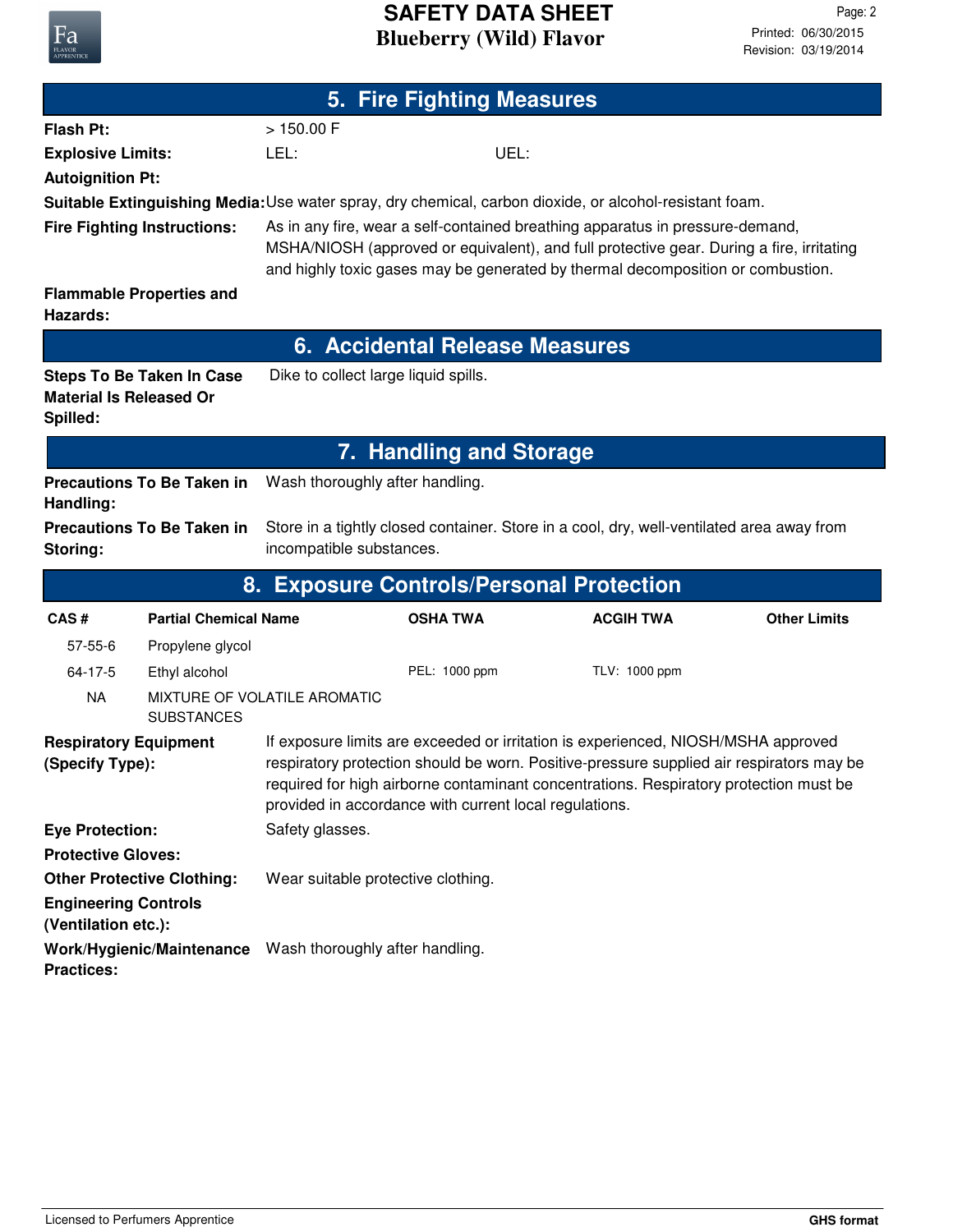

|                                                              | 9. Physical and Chemical Properties                                                                                                                                                                                                                                                                                                                                                                                                                                                                    |
|--------------------------------------------------------------|--------------------------------------------------------------------------------------------------------------------------------------------------------------------------------------------------------------------------------------------------------------------------------------------------------------------------------------------------------------------------------------------------------------------------------------------------------------------------------------------------------|
| <b>Physical States:</b>                                      | [X] Liquid<br>[ ] Solid<br>[ ] Gas                                                                                                                                                                                                                                                                                                                                                                                                                                                                     |
| <b>Appearance and Odor:</b>                                  | Transparent Colorless.<br>Wild Blueberry.                                                                                                                                                                                                                                                                                                                                                                                                                                                              |
| <b>Melting Point:</b>                                        |                                                                                                                                                                                                                                                                                                                                                                                                                                                                                                        |
| <b>Boiling Point:</b>                                        |                                                                                                                                                                                                                                                                                                                                                                                                                                                                                                        |
| <b>Autoignition Pt:</b>                                      |                                                                                                                                                                                                                                                                                                                                                                                                                                                                                                        |
| <b>Flash Pt:</b>                                             | >150.00 F                                                                                                                                                                                                                                                                                                                                                                                                                                                                                              |
| <b>Explosive Limits:</b><br>Specific Gravity (Water $= 1$ ): | LEL:<br>UEL:<br>1.0283<br>at 22.0 C                                                                                                                                                                                                                                                                                                                                                                                                                                                                    |
| Vapor Pressure (vs. Air or                                   |                                                                                                                                                                                                                                                                                                                                                                                                                                                                                                        |
| $mm Hg$ :                                                    |                                                                                                                                                                                                                                                                                                                                                                                                                                                                                                        |
| Vapor Density (vs. $Air = 1$ ):                              |                                                                                                                                                                                                                                                                                                                                                                                                                                                                                                        |
| <b>Evaporation Rate:</b>                                     |                                                                                                                                                                                                                                                                                                                                                                                                                                                                                                        |
| <b>Solubility in Water:</b><br><b>Percent Volatile:</b>      |                                                                                                                                                                                                                                                                                                                                                                                                                                                                                                        |
|                                                              | <b>10. Stability and Reactivity</b>                                                                                                                                                                                                                                                                                                                                                                                                                                                                    |
| <b>Stability:</b>                                            | Unstable [ ]<br>Stable [X]                                                                                                                                                                                                                                                                                                                                                                                                                                                                             |
| <b>Conditions To Avoid -</b>                                 |                                                                                                                                                                                                                                                                                                                                                                                                                                                                                                        |
| Instability:                                                 |                                                                                                                                                                                                                                                                                                                                                                                                                                                                                                        |
| <b>Incompatibility - Materials To</b><br>Avoid:              |                                                                                                                                                                                                                                                                                                                                                                                                                                                                                                        |
| Hazardous Decomposition Or Carbon monoxide.                  |                                                                                                                                                                                                                                                                                                                                                                                                                                                                                                        |
| <b>Byproducts:</b>                                           |                                                                                                                                                                                                                                                                                                                                                                                                                                                                                                        |
| <b>Possibility of Hazardous</b><br><b>Reactions:</b>         | Will not occur [X]<br>Will occur [ ]                                                                                                                                                                                                                                                                                                                                                                                                                                                                   |
| <b>Conditions To Avoid -</b><br><b>Hazardous Reactions:</b>  |                                                                                                                                                                                                                                                                                                                                                                                                                                                                                                        |
|                                                              | <b>11. Toxicological Information</b>                                                                                                                                                                                                                                                                                                                                                                                                                                                                   |
| <b>Toxicological Information:</b>                            | This mixture has not been subjected to toxicological testing but has been blended from<br>materials with established toxicological bibliographies. In view of the difficulty of using<br>current standard toxicological evaluation techniques to predict potential hazards to<br>susceptible individuals or arising from unforeseeable potentiation, this preparation should<br>be considererd and handled as if it displayed health hazards and consequently treated<br>with all possible precaution. |
| Carcinogenicity:                                             | NTP? No<br>IARC Monographs? No<br><b>OSHA Regulated? No</b>                                                                                                                                                                                                                                                                                                                                                                                                                                            |
|                                                              | <b>12. Ecological Information</b>                                                                                                                                                                                                                                                                                                                                                                                                                                                                      |
| <b>General Ecological</b>                                    | This mixture as a whole has not been subjected to ecotoxicological testing. In view of the                                                                                                                                                                                                                                                                                                                                                                                                             |
| Information:                                                 | difficulty of using current standard ecotoxicological evaluation techniques to predict the<br>impact of particular modes of release on vulnerable or localized parts of the ecosystem,<br>this preparation should be considered and handled as if it displayed potential<br>environmental hazards, and treated in consequence with all possible precaution.                                                                                                                                            |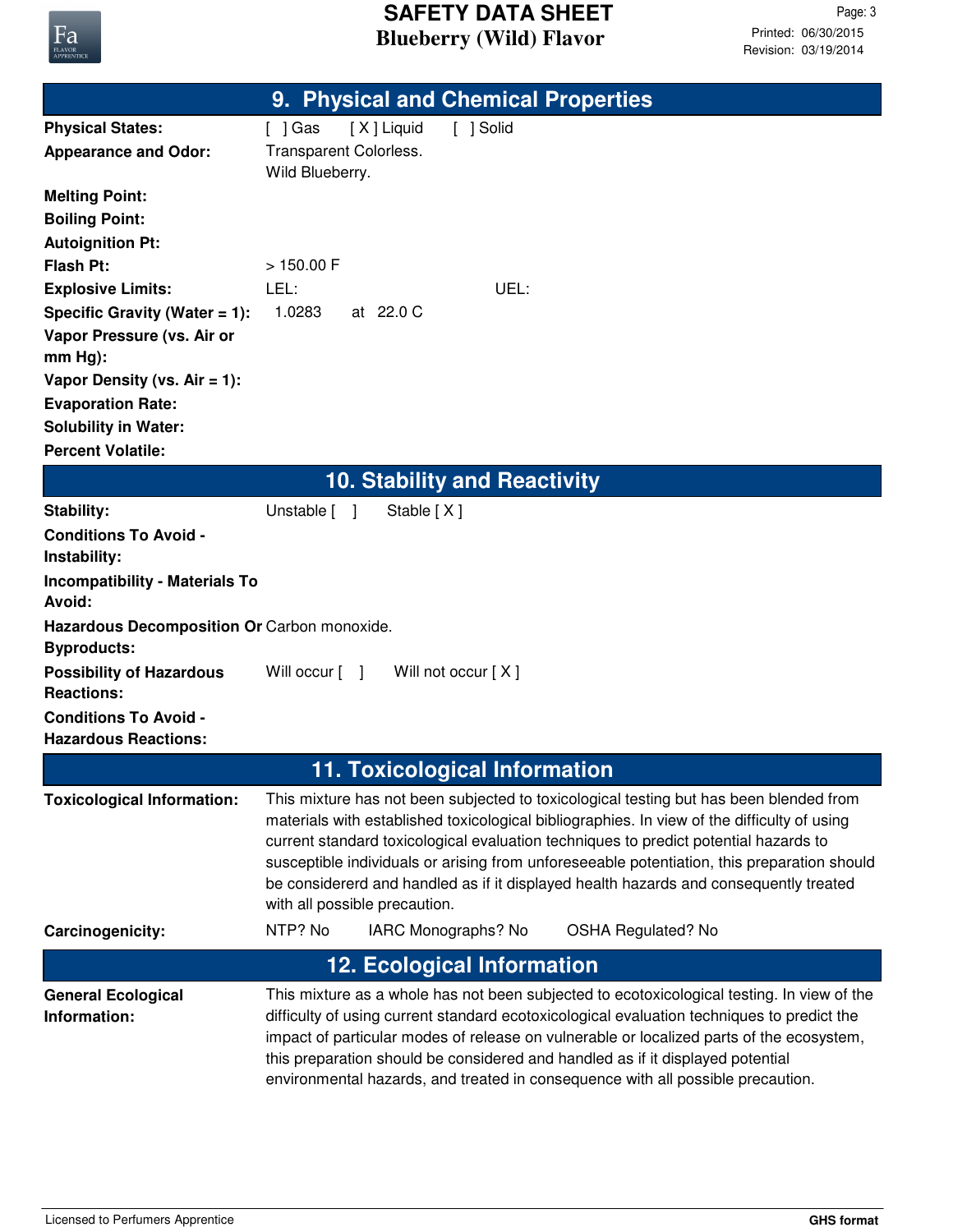

## **Blueberry (Wild) Flavor SAFETY DATA SHEET**

| <b>13. Disposal Considerations</b>                                                                                                                                                                                                                                                                                                   |                                                                                                                                                                                                                      |                                                             |                                                                                                                                                                                                                                                                                                                                                                                                                                                                 |  |
|--------------------------------------------------------------------------------------------------------------------------------------------------------------------------------------------------------------------------------------------------------------------------------------------------------------------------------------|----------------------------------------------------------------------------------------------------------------------------------------------------------------------------------------------------------------------|-------------------------------------------------------------|-----------------------------------------------------------------------------------------------------------------------------------------------------------------------------------------------------------------------------------------------------------------------------------------------------------------------------------------------------------------------------------------------------------------------------------------------------------------|--|
| <b>Waste Disposal Method:</b>                                                                                                                                                                                                                                                                                                        |                                                                                                                                                                                                                      | regional, or local regulations for additional requirements. | This material, as supplied, is not a hazardous waste according to Federal regulations (40<br>CFR 261). This material could become a hazardous waste if it is mixed with or otherwise<br>comes in contact with a hazardous waste, if chemical additions are made to this material,<br>or if the material is processed or otherwise altered. Consult 40 CFR 261 to determine<br>whether the altered material is a hazardous waste. Consult the appropriate state, |  |
|                                                                                                                                                                                                                                                                                                                                      |                                                                                                                                                                                                                      | <b>14. Transport Information</b>                            |                                                                                                                                                                                                                                                                                                                                                                                                                                                                 |  |
| <b>GHS Classification:</b>                                                                                                                                                                                                                                                                                                           |                                                                                                                                                                                                                      | No GHS classifications apply.                               |                                                                                                                                                                                                                                                                                                                                                                                                                                                                 |  |
|                                                                                                                                                                                                                                                                                                                                      | <b>LAND TRANSPORT (US DOT):</b>                                                                                                                                                                                      |                                                             |                                                                                                                                                                                                                                                                                                                                                                                                                                                                 |  |
|                                                                                                                                                                                                                                                                                                                                      |                                                                                                                                                                                                                      | DOT Proper Shipping Name: Not Regulated.                    |                                                                                                                                                                                                                                                                                                                                                                                                                                                                 |  |
| <b>DOT Hazard Class:</b><br><b>UN/NA Number:</b>                                                                                                                                                                                                                                                                                     | <b>LAND TRANSPORT (Canadian TDG):</b><br><b>TDG Shipping Name:</b>                                                                                                                                                   | Not Regulated.                                              |                                                                                                                                                                                                                                                                                                                                                                                                                                                                 |  |
|                                                                                                                                                                                                                                                                                                                                      | <b>LAND TRANSPORT (European ADR/RID):</b><br><b>ADR/RID Shipping Name:</b><br><b>MARINE TRANSPORT (IMDG/IMO):</b><br><b>IMDG/IMO Shipping Name:</b><br>AIR TRANSPORT (ICAO/IATA):<br><b>ICAO/IATA Shipping Name:</b> | Not Regulated.<br>Not Regulated.<br>Not Regulated.          |                                                                                                                                                                                                                                                                                                                                                                                                                                                                 |  |
|                                                                                                                                                                                                                                                                                                                                      |                                                                                                                                                                                                                      | <b>15. Regulatory Information</b>                           |                                                                                                                                                                                                                                                                                                                                                                                                                                                                 |  |
| This material meets the EPA [ ] Yes [X] No Acute (immediate) Health Hazard<br>'Hazard Categories' defined [ ] Yes [X] No Chronic (delayed) Health Hazard<br>for SARA Title III Sections<br>[ ] Yes [X] No Fire Hazard<br>[ ] Yes [X] No Sudden Release of Pressure Hazard<br>311/312 as indicated:<br>[ ] Yes [X] No Reactive Hazard |                                                                                                                                                                                                                      |                                                             |                                                                                                                                                                                                                                                                                                                                                                                                                                                                 |  |
| CAS#                                                                                                                                                                                                                                                                                                                                 |                                                                                                                                                                                                                      | <b>Hazardous Components (Chemical Name)</b>                 | <b>Other US EPA or State Lists</b>                                                                                                                                                                                                                                                                                                                                                                                                                              |  |
| 57-55-6<br>$64 - 17 - 5$                                                                                                                                                                                                                                                                                                             | Propylene glycol<br>Ethyl alcohol                                                                                                                                                                                    |                                                             |                                                                                                                                                                                                                                                                                                                                                                                                                                                                 |  |
| <b>NA</b>                                                                                                                                                                                                                                                                                                                            | <b>SUBSTANCES</b>                                                                                                                                                                                                    | MIXTURE OF VOLATILE AROMATIC                                |                                                                                                                                                                                                                                                                                                                                                                                                                                                                 |  |
| CAS#                                                                                                                                                                                                                                                                                                                                 |                                                                                                                                                                                                                      | <b>Hazardous Components (Chemical Name)</b>                 | <b>International Regulatory Lists</b>                                                                                                                                                                                                                                                                                                                                                                                                                           |  |
| $57 - 55 - 6$                                                                                                                                                                                                                                                                                                                        | Propylene glycol                                                                                                                                                                                                     |                                                             | REACH: (R), (P)                                                                                                                                                                                                                                                                                                                                                                                                                                                 |  |
| $64 - 17 - 5$                                                                                                                                                                                                                                                                                                                        | Ethyl alcohol                                                                                                                                                                                                        |                                                             | REACH: (R), (P)                                                                                                                                                                                                                                                                                                                                                                                                                                                 |  |
| <b>NA</b>                                                                                                                                                                                                                                                                                                                            | <b>SUBSTANCES</b>                                                                                                                                                                                                    | MIXTURE OF VOLATILE AROMATIC                                |                                                                                                                                                                                                                                                                                                                                                                                                                                                                 |  |